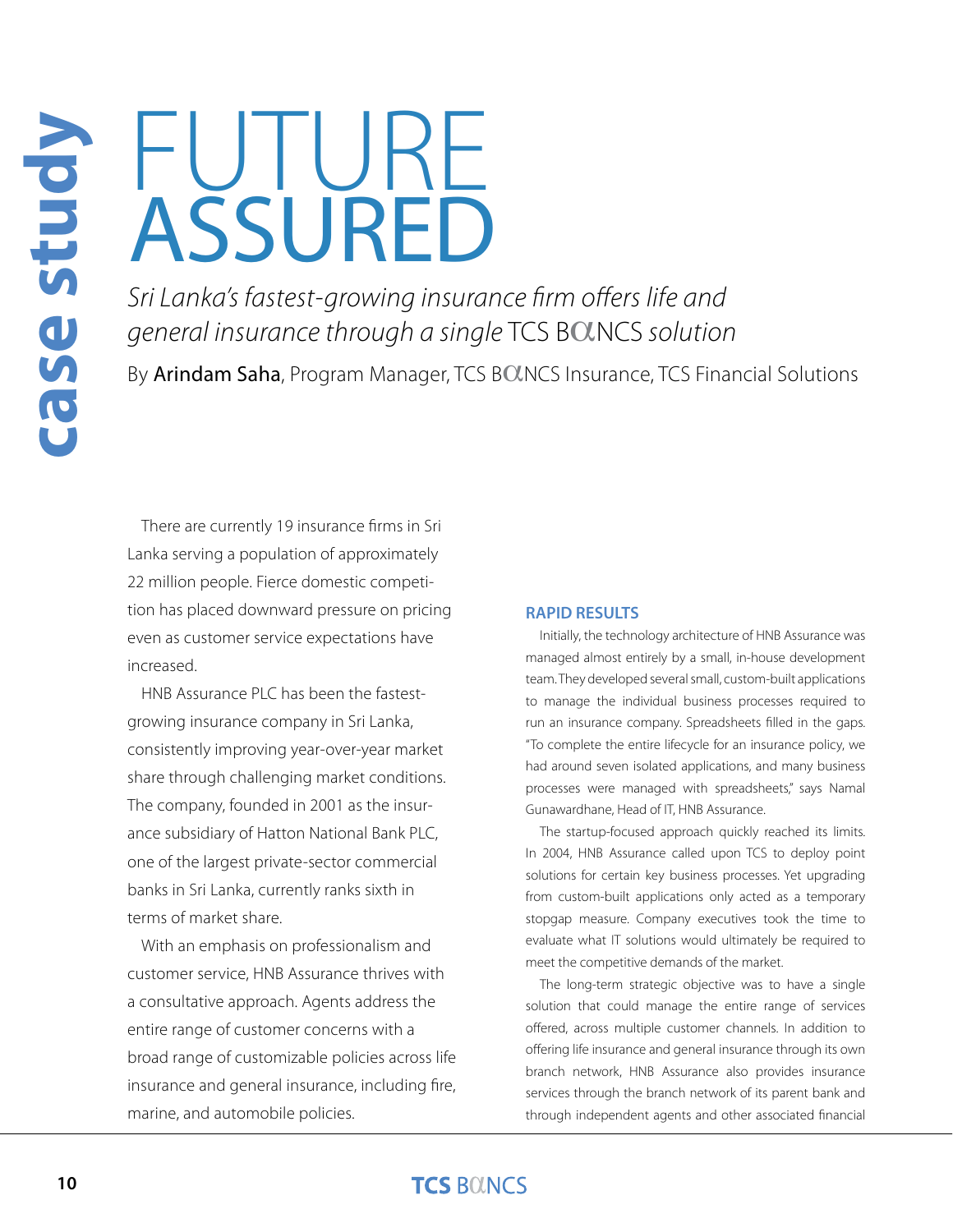

# ISTOCKPH0T0 (3)

## **TCS BOUNCS**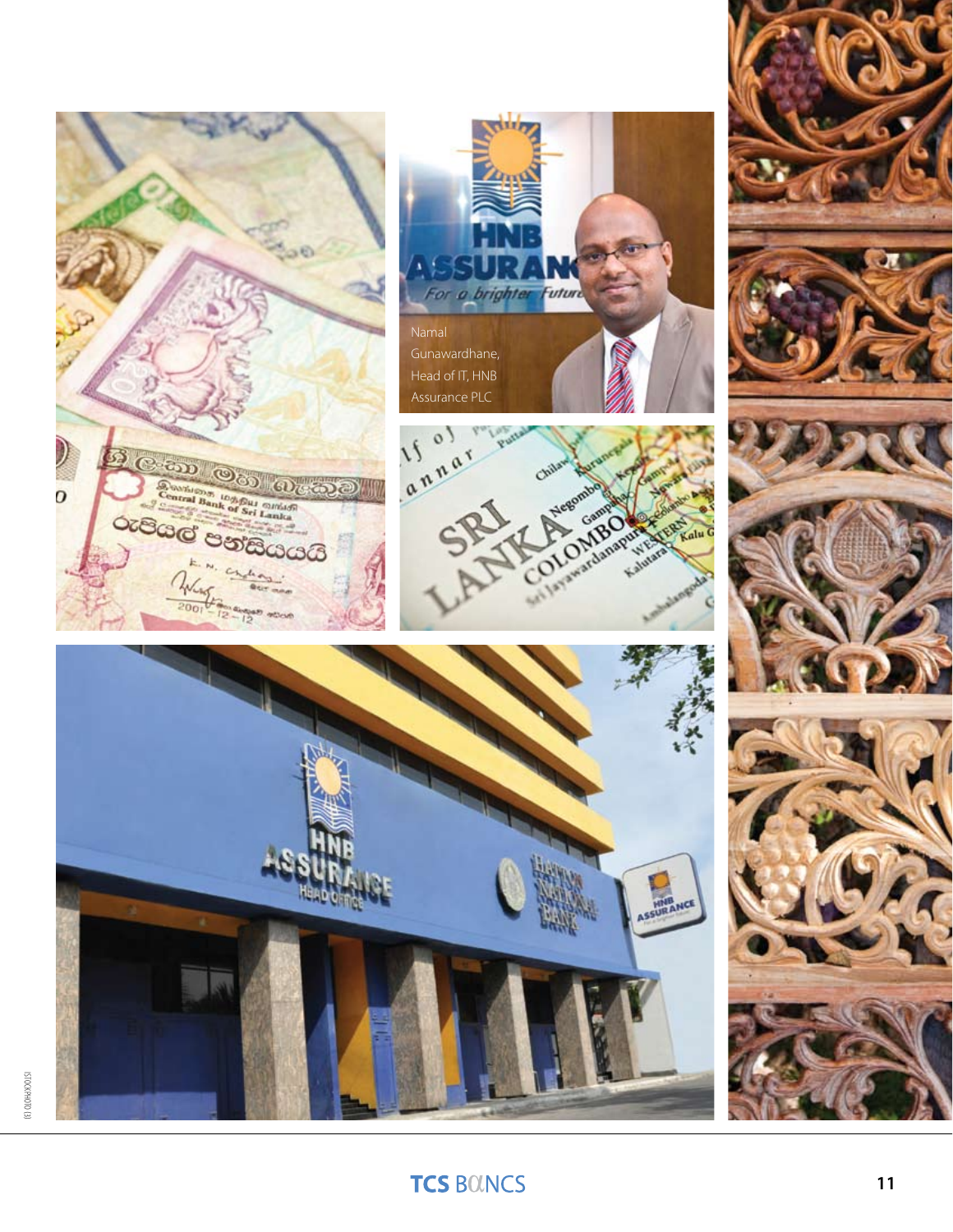

institutions. As such, the company has to be able to present its entire range of offerings as a single entity across any channel, enabling HNB insurance agents to gain a total view of the customer relationship. "We wanted to cover all of our business processes and business lines," says Gunawardhane.

HNB Assurance commenced the search for a technology provider in 2007, and considered several alternatives including major software providers in the industry as well as locally-produced applications built expressly for the Sri Lankan market. Ultimately, the decision was made to expand the relationship with TCS with an implementation of TCS BOLNCS. "We provide insurance in two separate segments life insurance and general insurance – and most applications treat those businesses separately," says Gunawardhane. "TCS BOUNCS maintains both of them in the same application."

Combining the life and general insurance businesses represented a significant undertaking for the young organization. The deployment began in 2008 and took approximately 18 months to complete. "Implementing an application for two different companies, across life and general insurance, had the complexity of a merger," says Gunawardhane. "We had a major challenge in reengineering our business processes to align with best practices in the industry."

#### **UNIFIED SERVICES**

By mid-2009, HNB Assurance was ready and eager to put its expanded capabilities to work in the marketplace.

To introduce new products rapidly, product managers can use TCS BOLNCS to "clone" existing policies, changing relevant terms on an existing policy to create a new policy quickly and accurately. "If we want to introduce a new product, it's very simple to clone an existing product, change the values or the rules, and introduce it within a few

weeks' time," says Gunawardhane. "We can tremendously improve end-user efficiency."

An early product launch targeted the youth market, ages 18-40, with "mylife," a life insurance policy that permits partial withdrawals for major life events such as marriage or the birth of a child. The launch was an immediate hit, earning industry awards, public accolades, unprecedented customer interest, and a high volume of policy originations.

TCS BOLNCS also enabled HNB Assurance to maintain competitive parity with established competitors. For example, when Sri Lanka's largest insurance company introduced onthe-spot claims settlement, HNB Assurance was challenged to match or exceed the new industry benchmark for customer service. "With TCS BOLNCS, we improved the service level for claims settlement from three days to three hours," says Gunawardhane.

Now that HNB Assurance has an extremely efficient backoffice providing fast time-to-market for new insurance services, the next step in the roadmap completes the company's strategic vision by ensuring that the entire range of insurance services are available throughout HNB Assurance's entire agent network. In addition to connecting with its own branch network and that of its parent company, HNB Assurance also intends to link TCS BOLNCS to an extensive range of external parties, ranging from hospitals, other banks, ATM networks, and insurance brokers. "We're planning to work with TCS BOUNCS on a new SOA [Services Oriented Architecture]driven portal," notes Gunawardhane.

The continued relationship with TCS ensures that HNB Assurance will be prepared to propel itself further into the top echelon of insurance providers in Sri Lanka. "TCS is one of our leading solution providers, but more than that, we consider them to be a significant strategic partner in our business," says Gunawardhane. The contract of the contract of the contract of the contract of the contract of the contract of the contract of the contract of the contract of the contract of the contract of the contract of the contract of